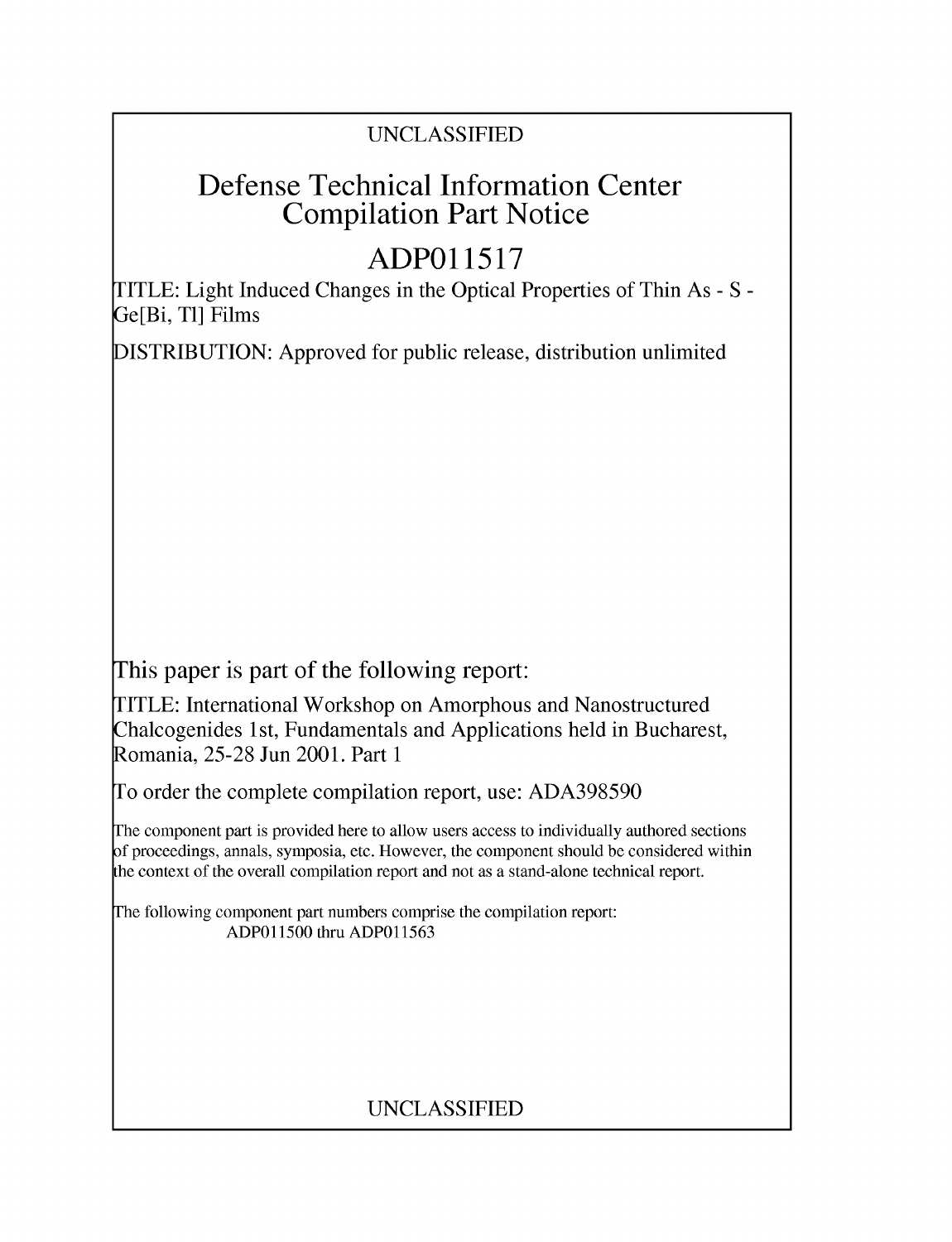### LIGHT **INDUCED CHANGES IN** THE **OPTICAL** PROPERTIES OF THIN As - **S** - Ge(Bi, TI) FILMS

R. Todorov, K. Petkov

Central Laboratory of Photoprocesses, Bulgarian Academy of Sciences, Acad. G. Bonchev Str., bl.109, 1113 Sofia, Bulgaria

In this paper we report results from studying changes in the optical properties of thin vacuum deposited films from the systems  $As_{40-x}Ge_xS_{60}$  ( $0 \le x \le 40$ ) and  $(As_2S_3)_{100-x}Bi(Tl)_x$  ( $0 \le x \le 15$ ) depending on the composition and conditions of evaporation and illumination to light. The optical transmission and reflection of thin layers deposited on BK-7 optical glass substrates have been measured in the spectral region of 350 - 1500 nm and the refractive indices and optical band gap  $E_{\rm g}$  were calculated. It was found that the method of evaporation influences considerably the properties of thin chalcogenide films. The addition of Bi or Tl in  $As_2S_3$  leads to an increase in the refractive index while Ge causes its decreasing. The illumination of asdeposited films leads to an effect of photodarkening and decreasing in the optical band gap for As-containing films and photobleaching for As - Ge - S layers. Using TRR<sub>m</sub> methods ( $R_m$  is the reflection of 100 nm thick films deposited on Si substrate), the thickness of very thin layers from the systems As - S and As - S - Ge have been determined to an accuracy of  $\pm 2$  nm. At the same time, the accuracy in the determination of the refractive index,  $n$ , was less than  $\pm 0.005$ . For the absorption coefficient, k, around the absorption edge, it was about  $\pm 0.01$ , using a combination of  $TTR<sub>m</sub>$  and TR methods. A comparison between the results obtained from the spectrophotometric and ellipsometric measurements has been made.

(Received May 31, 2001; accepted June 11, 2001)

*Keywords:* Thin chalcogenide films, Optical constants, Photostructural changes

#### **1.** Introduction

Chalcogenide glasses are one of the most widely known families of amorphous materials and have been extensively studied for several decades, partly because of their interesting fundamental properties and partly because of their many potential applications in optical imaging, optical recording, infrared optics, and more recently, optical communications [1-5]. The determination of the optical constants is of great importance for understanding the mechanism of the optical processing and for their utilisation in practice. Because glassy  $As_2S_3$  is known as a stable stoichiometric binary compound, the systems As  $- S - Ge(Bi,TI)$  have been chosen to continue our previous studies [6-9]. A number of works exist which trace the influence of composition and preparation conditions of thin films on the physico-chemical properties, and the changes in them induced by light. The structural changes in these materials are related to the change in their optical properties.

Various methods exist for determining the optical constants of thin films from the coefficients of transmission T and reflection R, or via their combination [10,11]. All these methods are based on the Swanepoel's method and different computer programs for calculation the optical constants and film thicknesses. As the film structure depends strongly on the conditions of evaporation there are some differences between the published data in the literature. The aim of the present work is to report results from a study of changes in the optical properties of thin As - S - Bi(TI) films, depending on the composition and light illumination as well as to determine the optical constants of very thin As  $-$  S and As  $-$  Ge  $-$  S, using triple T, R,  $R_m$  methods [12, 13]. The major advantage of these is the simultaneous determination of d and the optical constants *(n, k).* The combination of triple and double TR methods results in a very accurate calculation of  $n$  and  $k$ [14, 15]. A comparison between the data, obtained by these methods and the ellipsometric measurements of the same films will be presented.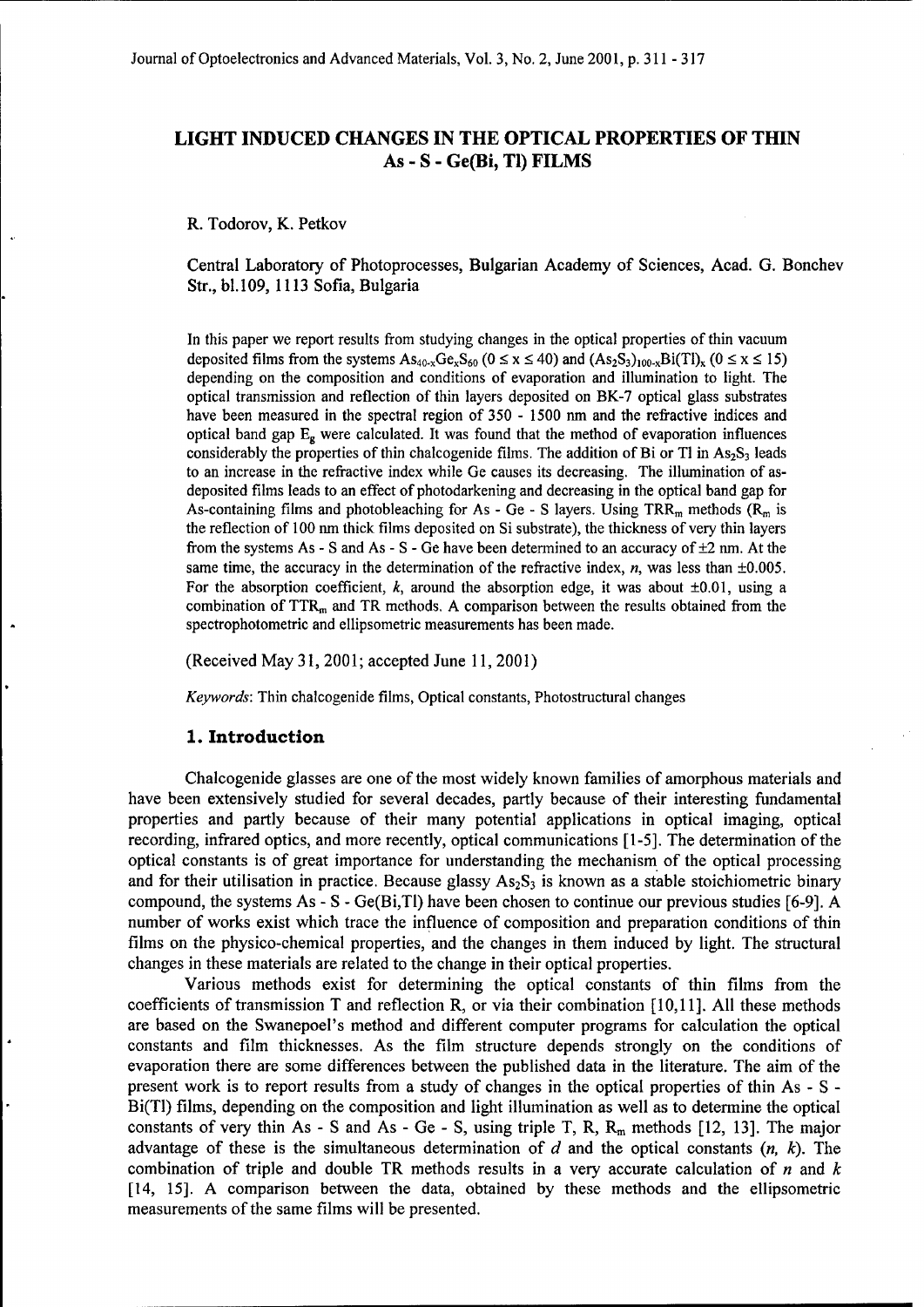#### 2. Experimental

The synthesis of the bulk samples as accomplished from starting substances (As, Ge, **S,** TI and Bi) of 99.999 % purity, heated in a quartz ampoule at 970'C for 10 hours (As - Ge - **S** glasses) and at 870'C for 12 hours (As - S - Bi and As - S - TI glasses). Thin films were deposited at room temperature onto optical glass substrates BK-7 and Si wafers in a high vacuum of **10-3** Pa by thermal evaporation of previously weighed quantities of glasses with a residual in the boat. The composition of the bulk materials as well as the thin films was determined in a Scanning electron microscope with a X-ray microanalyser (Jeol Superprobe 733, Japan).(For bulks it was generally  $\approx$  1 at.% of the expected compositions). The exposure was carried out in air with a halogen lamp (20 mW/cm<sup>2</sup>), for saturation times experimentally established for each composition. The film transmission T was measured with a spectrophotometer (CARY 05E, USA) to an accuracy better than  $\pm$  0.1 %, and the absolute reflections  $R_f$ ,  $R_b$  and  $R_m$  were measured with VW accessory to better than  $\pm$  0.5 % in the spectral range 350 to 1500 nm. The ellipsometric measurements were carried out at three angles of incidence of light (45, 48, 50<sup>o</sup>), at  $\lambda$  = 632.8 nm, using MAI-ellipsometry.

#### **3.** Results

#### **3.1.** Optical properties of thin As - **S** and As - Ge - S films

The optical constants of thin  $As_xS_{100-x}$  (28  $\leq$  x  $\leq$  45) and  $As_{40x}Ge_xS_{60}$  (0  $\leq$  x  $\leq$  40) films deposited by thermal evaporation with a deposition rate 1.0-1.5 nm/s were calculated. The evaporation process was stopped when the film thickness was about 1000 nm with a residual in the boat. The refractive index and thickness were calculated from the transmission spectra using Swanepoel's method and a computer program developed by Konstantinov [13].



Fig. I. Optical transmission of various chalcogenide thin films, T, vs. wavelength, **X,** before and after illumination. This compositions are the ones exhibiting the largest light-induced changes in optical properties.

In Fig. **I** the plots of the optical transmission of various chalcogenie thin films versus wavelength, before and after exposure to light were presented. The compositions are the ones exhibiting the largest light-induced changes in the optical properties. It was found that after illumination the absorption edge for As - S - Bi(TI) thin films shifts to the longer wavelengths (effect of photodarkening) while for the As - S - Ge system the effect was of photobleaching. In the system As - Ge - S the highest shift in the absorption edge ( $\Delta \lambda$  = -30 % at T = 20%) and the refractive index ( $\Delta$  n = - 0.07) were found for the composition As<sub>10</sub>Ge<sub>30</sub>S<sub>60</sub>. When Ge content increases the changes in the optical properties decrease. The thickness to an accuracy of  $\pm$  1-3 nm and the optical constants of chalcogenide films (100 nm thick) were determined by two triple (T,  $R_f$ ,  $R_m$ ) and (T,  $R_b$ ,  $R_m$ )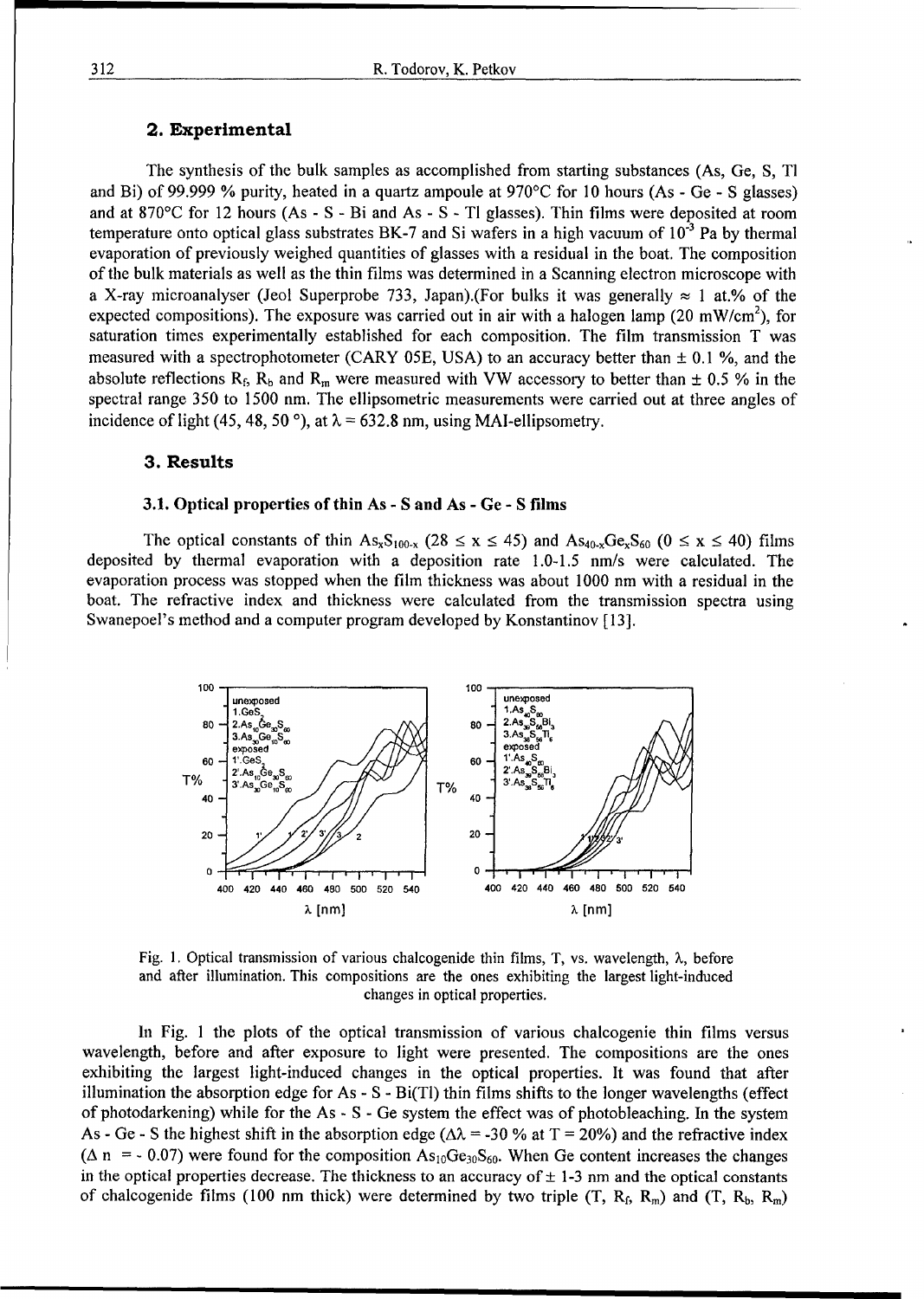methods  $[12]$ . The subscripts f and b denote the light reflection from the film side and from the substrate (BK-7) side, respectively, while *m* represents the reflection of the same film deposited on a Si wafer. Table 1 shows the main data for the thickness of thin As - Ge - S films determined by UV-VIS-NIR spectrophotometry using T, R,  $R_m$  method and by ellipsometry. It seems that no difference in the thickness values of thin films from the investigated system.

| Composition                | (T, R, Rm) method       |               | Ellipsometric           |                |
|----------------------------|-------------------------|---------------|-------------------------|----------------|
|                            | $d_{\text{unexp}}$ [nm] | $d_{exp}[nm]$ | $d_{\text{unexp}}$ [nm] | $d_{exp}[nm]$  |
| $As_2S_3$                  | $70 \pm 1.0$            | $68 \pm 1.0$  | $69.4 \pm 0.1$          | $69.5 \pm 0.2$ |
| $\rm As_{30}Ge_{10}S_{60}$ | $95 \pm 1.5$            | $91 \pm 2.0$  | $93.6 \pm 0.2$          | $91.5 \pm 0.1$ |
| $As_{20}Ge_{20}S_{60}$     | $80 \pm 1.0$            | $85 \pm .1.3$ | $81.8 \pm 0.2$          | $86.2 \pm 0.2$ |
| $As_{10}Ge_{30}S_{60}$     | $52 \pm 1.0$            | $57 \pm 1.0$  | $53.6 \pm 0.2$          | $57.7 \pm 0.3$ |
| GeS <sub>2</sub>           | $48 \pm 1.5$            | $50 \pm 1.0$  | $47.0 \pm 0.2$          | $49.7 \pm 0.2$ |

Table 1. Data for the thickness of thin As-Ge-S films determined by UV-VIS-NIR spectrophotometry using a T, R,  $R_m$  method and by ellipsometry.

The most accurately calculated film thicknesses were used for the determination of the optical constants by double  $(T, R_f)$  and  $(T, R_b)$  methods, using the Newon-Raphson's interative method [ 14]. For each of the applied methods for determining the optical constants and thickness, the absolute maximum errors were evaluated [15]. From the relationship  $d = f(\lambda) = \text{cons}$ , obtained by the triple methods, the physically corrected solutions for  $d$  were isolated. The determined by UV-VIS-NIR spectrophotometry optical constants depending on the film composition were compared with the data obtained on the same samples by MAI-ellipsometry (Table 2). It was found that the refractive index, n, had a maximum value for the  $\text{As}_{40}\text{S}_{60}$  films. After exposure to light to saturation n increases for all thin  $\text{As}_{x}\text{S}_{100-x}$  films while the thickness decreases. The highest change in *n* was observed for As<sub>40</sub>S<sub>60</sub> layers ( $\Delta n = 0.12$ ) (Fig. 2). The same dependence of  $n = f(\lambda)$  for unexposed and exposed thin As - S and As - Ge - S films was observed when  $(T, R_f)$  and  $(T, R_b)$  methods were used (Table 2).

| $\lim$ at $\lambda$ -ob2.8 $\lim$ botamed by UV-VIS-NIK spectrophotometry (1) and by empsometry (2). |                          |                      |      |                               |      |         |      |       |
|------------------------------------------------------------------------------------------------------|--------------------------|----------------------|------|-------------------------------|------|---------|------|-------|
| Composition                                                                                          | Thin films 1000 nm thick |                      |      | Thin films about 100 nm thick |      |         |      |       |
|                                                                                                      |                          | Unexposed<br>Exposed |      | Unexposed                     |      | Exposed |      |       |
|                                                                                                      |                          |                      |      |                               |      |         |      |       |
| $As_2S_3$                                                                                            | 2.44                     | 2.458                | 2.56 | 2.531                         | 2.46 | 2.490   | 2.55 | 2.581 |
| $As_{28}S_{72}$                                                                                      | 2.33                     | 2.428                | 2.40 | 2.417                         | 2.33 | 2.414   | 2.42 | 2.456 |
| $As_{33}S_{67}$                                                                                      | 2.43                     | 2.422                | 2.50 | 2.441                         | 2.42 | 2.450   | 2.47 | 2.520 |
| As <sub>45</sub> S <sub>55</sub>                                                                     | 2.43                     | 2.456                | 2.52 | 2.553                         | 2.45 | 2.454   | 2.54 | 2.553 |
| $As_{10}Ge_{30}S_{60}$                                                                               | 2.32                     | 2.336                | 2.23 | 2.258                         | 2.34 | 2.327   | 2.12 | 2.201 |

 $\text{As}_{20}\text{Ge}_{20}\text{S}_{60}$  | 2.35 | 2.369 | 2.30 | 2.280 | 2.34 | 2.388 | 2.23 | 2.281  $\text{As}_{30}\text{Ge}_{10}\text{S}_{60}$  | 2.45 | 2.431 | 2.44 | 2.415 | 2.46 | 2.556 | 2.46 | 2.552 GeS<sub>2</sub> 2.15 2.131 2.11 2.096 2.12 2.131 2.02 2.027

Table 2. Data for the refractive index of thin As-Ge-S films with thickness of 1000 nm and below 100 nm at ?,=632.8 nm obtained by UV-VIS-NIR spectrophotometry **(1)** and by ellipsometry (2).

The calculated values of the absorption coefficient,  $k$ , from the above mentioned methods were used for calculation of the absorption coefficient  $\alpha$  ( $\alpha = 4\pi k/\lambda$ ). Fig. 3 shows the plots of the  $(\alpha h\nu)^{1/2}$  = f(hv) dependence. When Ge was added to As<sub>2</sub>S<sub>3</sub> the optical band gap, E<sub>g</sub>, increases for the unexposed layers. After exposure to light  $E_g$  increases and the biggest change  $\Delta E_g = 0.21$  ev was observed for thin film with composition  $As_{20}Ge_{20}S_{60}$  (Table 3). The results for the composition dependence and the influence of the light obtained by refractive ellipsometry were in a good agreement with the data from the transmission spectrophotometry. It was found that  $k = 0$  when the optical constants were detrmined at 3 different angles of incidence of light on the sample and the calculated values of n at 45, 48 and **50'** show that both unexposed and exposed thin As - S and As - Ge - S films are homogeneous.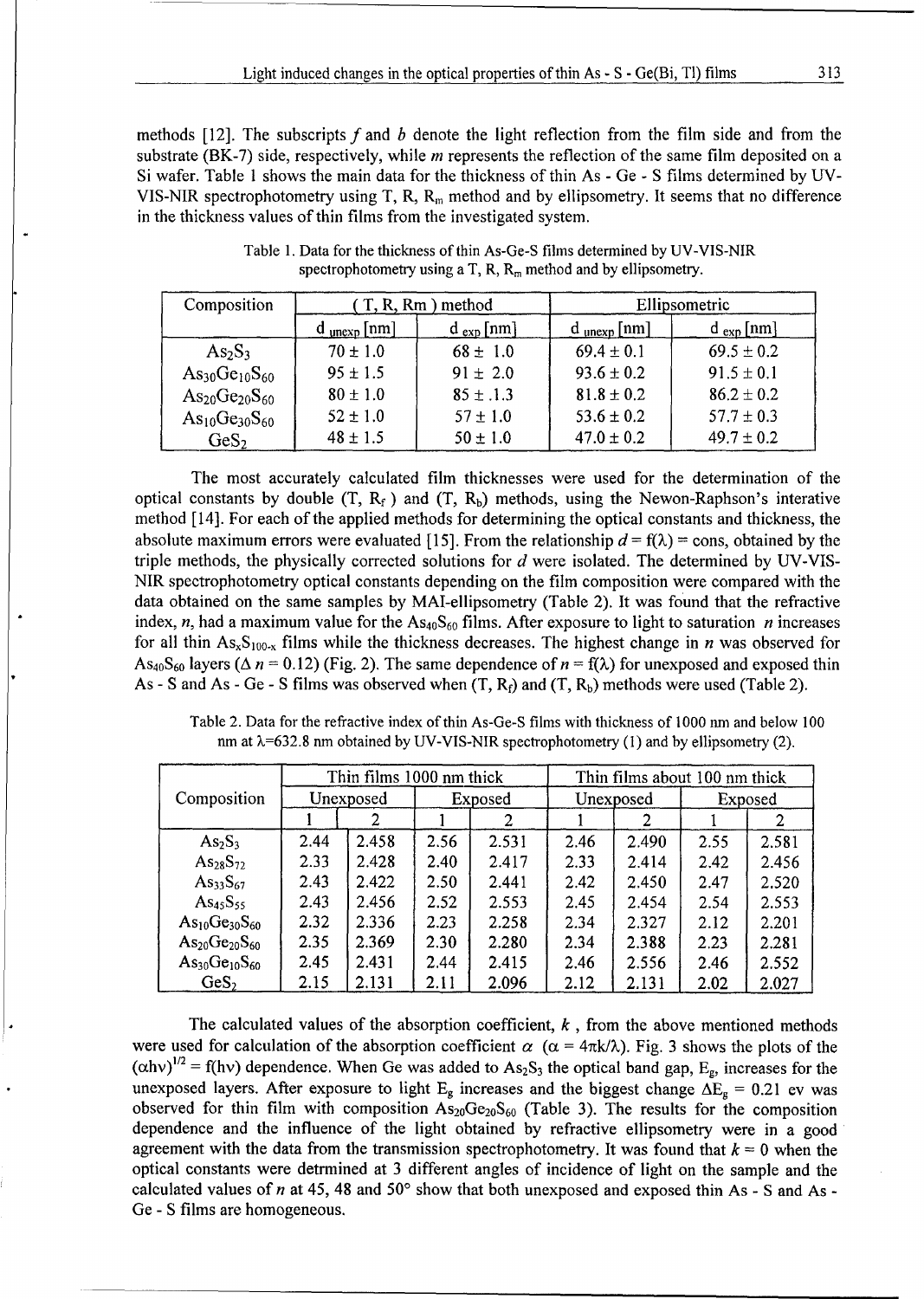

Fig. 2. Refractive index, n, vs. wavelength,  $\lambda$ , for various chalcogenide thin film samples before and after illumination. These compositions are the ones exhibiting the largest lightindused changes in optical properties.



Fig. 3. Optical absorption edge  $(\alpha h v)^{1/2}$  vs. energy of photon (hv) for unexposed and exposed thin As-Ge-S films

| Composition            | $E_{\rm g \, unexp.}$<br>eV | $E_{\rm g}$ exp.<br>⊺eV | $\Delta E_{\text{e}}$<br>$\mathsf{[eV]}$ |
|------------------------|-----------------------------|-------------------------|------------------------------------------|
| $As_2S_3$              | 2.38                        | 2.33                    | $-0.05$                                  |
| $As_{30}Ge_{10}S_{60}$ | 2.42                        | 2.49                    | $+0.07$                                  |
| $As_{20}Ge_{20}S_{60}$ | 2.24                        | 2.45                    | $+0.21$                                  |
| $As_{10}Ge_{30}S_{60}$ | 2.27                        | 2.39                    | $+0.12$                                  |
| $\text{GeS}_2$         | 2.53                        |                         |                                          |

Table 3. Data for the optical band gap of unexposed and exposed thin As - Ge - S films.

#### 3.2. Optical properties of thin As - S - Bi(TI) films

Thin films (1000 nm thick) from the system As - S - Bi(Tl) were deposited by thermal evaporation of bulks with compositions  $As_{39}S_{58}Bi_3$ ,  $As_{38}S_{56}Bi_6$ ,  $As_{36}S_{54}Bi_{10}$ ,  $As_{39}S_{58}Ti_3$ ,  $As_{38}S_{56}Ti_6$ and  $As_{36}S_5Tl_{10}$  It was found that the absorption edge of unexposed thin layers was shifted to longer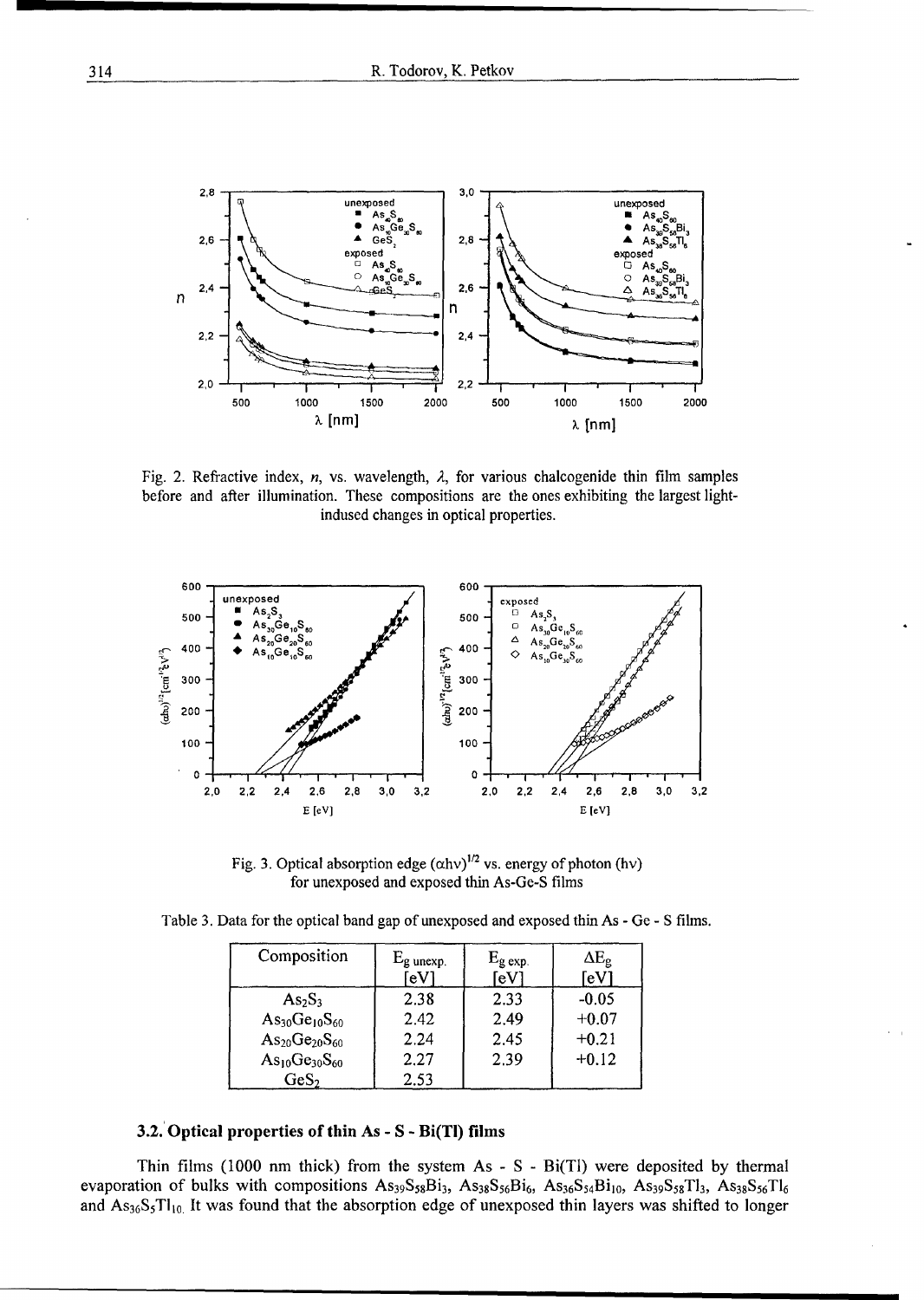wavelength increasing the Bi or T content in  $As_2S_3$  (Fig.1). After exposure to light an effect of photobleching occured. The largest value of the shift of the absorption edge,  $\Delta\lambda$ , was observed for thin films with compositions  $As_{39}S_{58}Bi_3$  ( $\Delta \lambda$  = +15 nm at T = 20%) and  $As_{38}S_{56}Ti_6$  ( $\Delta \lambda$  = +26 nm at T  $= 20\%$ ). An increase in the Bi or Tl content leads to decreasing in the shift of the absorption edge.

From the transmission measurements we have calculated the refractive index of thin films from above systems. It was found that the values of  $n$  increases for the both systems (As - S - Bi and As - S - Tl) and the maximum changes in  $n$  was observed for thin layers with the same compositions  $-$  As<sub>39</sub>S<sub>58</sub>Bi<sub>3</sub> ( $\Delta n$  = 0.10) and As<sub>38</sub>S<sub>56</sub>Tl<sub>6</sub> ( $\Delta n$  = 0.16) (Fig.2). In the same time a decrease in the film thickness after exposure to light was found (for the composition  $\text{As}_{38}\text{S}_{56}\text{T}l_6$   $\Delta d$  = -15 nm).

In Table 4 the ellipsometrically determined values of n and d of thin As -  $S - Bi(T)$  films are shown. The calculated optical constants considerably differ comparing them with those determined by UV-VIS-NIR spectrophotometry for both unexposed and exposed thin films but the composition and exposure dependence was the same.

| Composition                                  | $n_{\text{unexp}}$ | $n_{exp}$ | $d_{\text{unexp}}$ [nm] | $\frac{1}{\exp}$ [nm] |
|----------------------------------------------|--------------------|-----------|-------------------------|-----------------------|
| $As_{39}S_{58}Bi_3$                          | 2.477              | 2.450     | 1014                    | 978                   |
| $As_{38}S_{56}Bi_6$                          | 2.367              | 2.353     | 1118                    | 1117                  |
| $As_{39}S_{58}Tl_3$<br>$As_{38}S_{56}T_{16}$ | 2.367              | 2.493     | 1036                    | 1037                  |
| $\text{As}_{36}\text{S}_{54}\text{T}_{10}$   | 2.712              | 2.832     | 930                     | 877                   |
|                                              | 2.599              | 2.632     | 1073                    | 1044                  |

Table 4. Data for  $n$  and  $d$  for unexposed and exposed thin As-S-Bi(Tl) films.

#### **3.3.** Optical absorption of thin As - S - Bi(TI) films

In the case of the amorphous chalcogenide semiconductors, the optical absorption coefficient,  $\alpha$ , changes rapidly for the photon energies comparable to that of the band gap,  $E_g$ , giving rise to an absorption edge. Three regions can be distinguished: at the largest photon energies ( $\alpha \ge 10^4$  cm<sup>-1</sup>), in the region of the edge itself (10 <  $\alpha$  < 10<sup>4</sup> cm<sup>-1</sup>) and at the lowest photon energies ( $\alpha \le 10$  cm<sup>-1</sup>). The region with high absorption is characterised with interband transitions between valence and conduction bands, while in the last region transitions between (defect) states in the gap and the bands take place [16].

At the highest values of the absorption coefficient,  $\alpha$ , when the condition  $\alpha d > 1$  takes place, the absorption coefficient,  $\alpha$ , should be calculated from the equation

$$
T = (1 - R)^2 \exp(-\alpha d), \qquad (1)
$$

where T is the transmittance, R is the reflectance,  $\alpha$  is the absorption coefficient and d is the film thickness.

Under certain conditions, the absorption coefficient in the region  $(10^4 \le \alpha \le 10^5 \text{ cm}^{-1})$ exhibits a power-law dependence on photon energy  $h\nu$  if the densities of states in the valence and conduction bands also have a power-law energy dependence in the vicinity of the gap. In the special case, where both valence and conduction band edges have a parabolic shape. According to Mott and Davis the absorption coefficient is connected with the photon energy by the equation

$$
(\alpha h v) = B (h v - E_g)^2, \tag{2}
$$

where B is a substance parameter, h is Plank constant and  $\nu$  is the frequency. Usually B depends on the width of the localised states in the band gap, which existing is due to the homeopolar bonds in the chalcogenide glasses. Thus *Tauc* plots of  $(\alpha h\nu)^{1/2}$  versus  $h\nu$  should be linear and extrapolate to values of the (optical) gap,  $E<sub>g</sub>$ .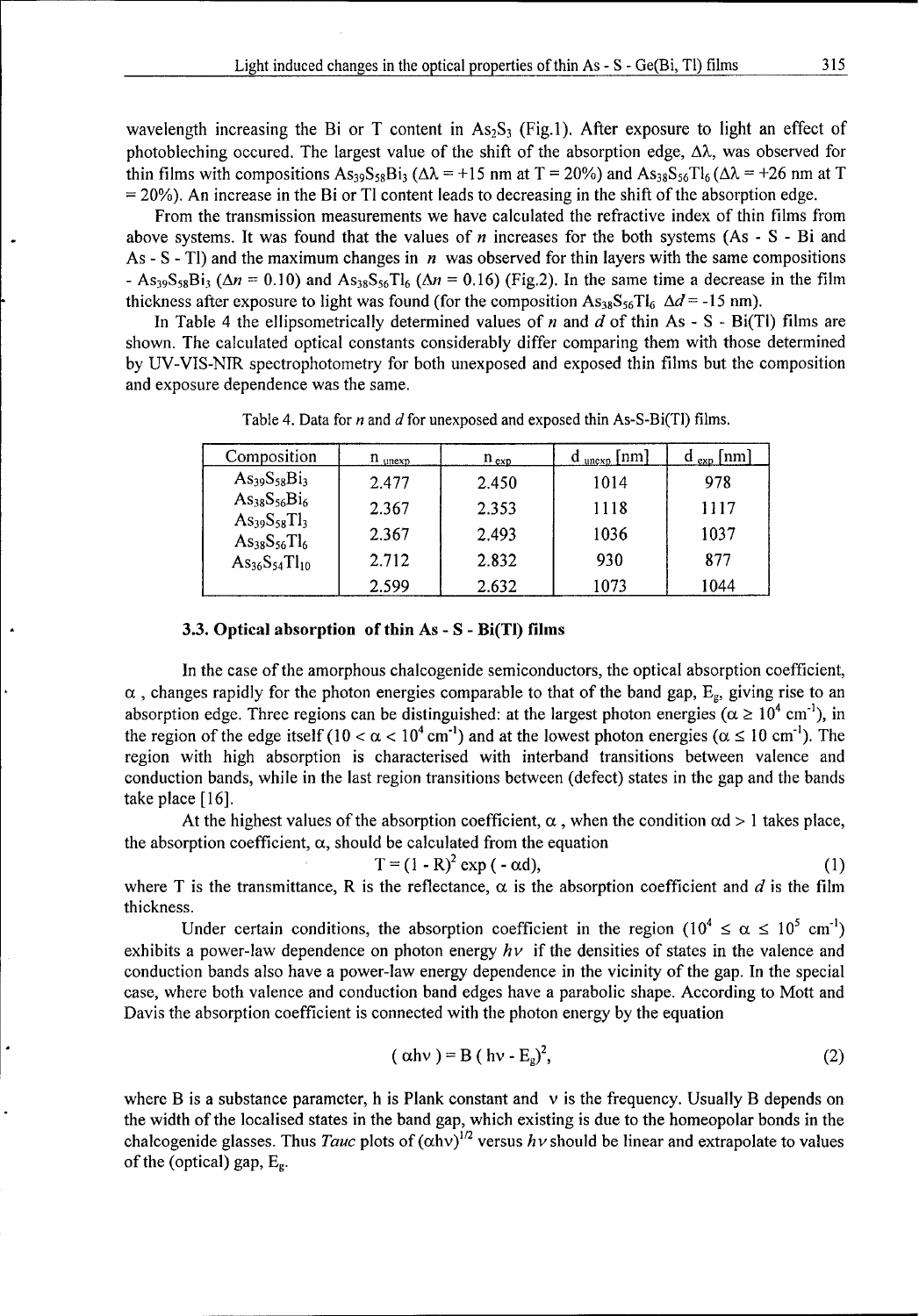

Fig. 4. Optical absorption edge  $( \alpha h v)^{1/2}$  vs. energy of photon (hv) for unexposed and exposed thin As- S- Bi(Tl) films.

Figs. 3 and 4 represent plots of  $(ahv)^{1/2}$  vs. hv for various unexposed and exposed thin films from the systems As  $\text{-}$  Ge - S and As - S - Bi(Tl). It was found that the optical band gap decreases for as-deposited As-S thin films increasing the As content ( $E_g = 2.53$  eV for  $As_{28}S_{72}$  and  $E_g = 2.36$  eV  $As<sub>45</sub>S<sub>55</sub>$  (Fig.3). After exposure a decrease in Eg occurred and the highest change was for thin  $As<sub>45</sub>S<sub>55</sub>$ films ( $\Delta E_g$  = -0.05 eV). This decrease in the optical band gap could be connected with the increase in the constant B, which according to Mott and Davis is due to the increasing in the structural ordering.

The plots of  $(\alpha h v)^{1/2}$  vs. hv for unexposed and exposed As - S - Bi films depending on Bi content are shown in Fig. 4a. In the range of high absorption the linear dependence retains and it is evident that the absorption edge shifts to lower photon energies as the Bi content increases. The band gap for the unexposed films decreases from  $E_g = 2.39$  eV for As<sub>40069</sub> to  $E_g = 2.06$  eV for As<sub>36</sub>S<sub>54</sub>Bi<sub>10</sub>). For as-deposited As - S - Tl films the optical band gap decreases to 2.16 eV for thin  $As_{36}S_{54}T_{110}$  films (Fig. 4b) [9] In the same time the slope of the absorption coefficient decreases because of a decrease in disordering. The values of B decreases from 777 cm<sup>-1/2</sup>eV<sup>1/2</sup>for As<sub>39</sub>S<sub>58</sub>Bi<sub>3</sub> to 563 cm<sup>-1/2</sup>eV<sup>1/2</sup> for the composition  $\text{As}_{36}\text{S}_{54}\text{Bi}_{10}$ . After exposure of thin As - S - Bi(Tl) films, the absorption edge is shifted to longer wavelengths - an effect of photodarkening is observed. The optical band gap decreases for both systems and the largest changes were found for composition  $As_{39}S_{38}Bi_3 - Eg = 0.04$  eV) (Fig. 4a). The decrease in the band gap with an increased Bi or Tl content occurs because the latter creates localised states in the band gap.

#### 4. Discussion

It should be noted that thin As-containing chalcogenide films represent inorganic polymers with specific branched polymer structure. According to some authors, the as-deposited As - S and As - S - Me layers are a heterogeneous mixture of structural units of the type  $As_2S_3$ ,  $As_4S_3$ ,  $As_4S_4$ ,  $As_4, S_8$ , TlAsS<sub>2</sub>, Tl<sub>3</sub>AsS<sub>3</sub> or BiS<sub>3</sub>. In As<sub>2</sub>S<sub>3</sub> glasses the AsS<sub>3</sub> trigonal pyramidal units are linked by the sulphur atoms. It was suggested that the addition of  $Tl_2S$  to  $As_2S_3$  glasses breaks some As - S - As bridges in order to form new bonds between electrically charged ions. On illumination, polymerdestrucive changes occur leading to the weakening of some bonds and to stregthening of others. The existence of structural changes in such chalcogenide films on illumination is supported by changes in their optical properties (the shift in the absorption edge, the refractive index and the optical band gap). The addition of Tl or Bi to thin As - S - Bi(Tl) films leads to the increase of the refractive index and decrease of  $E_g$ . Adding Tl to  $As_2S_3$  the average bond strength of the compound decreases and